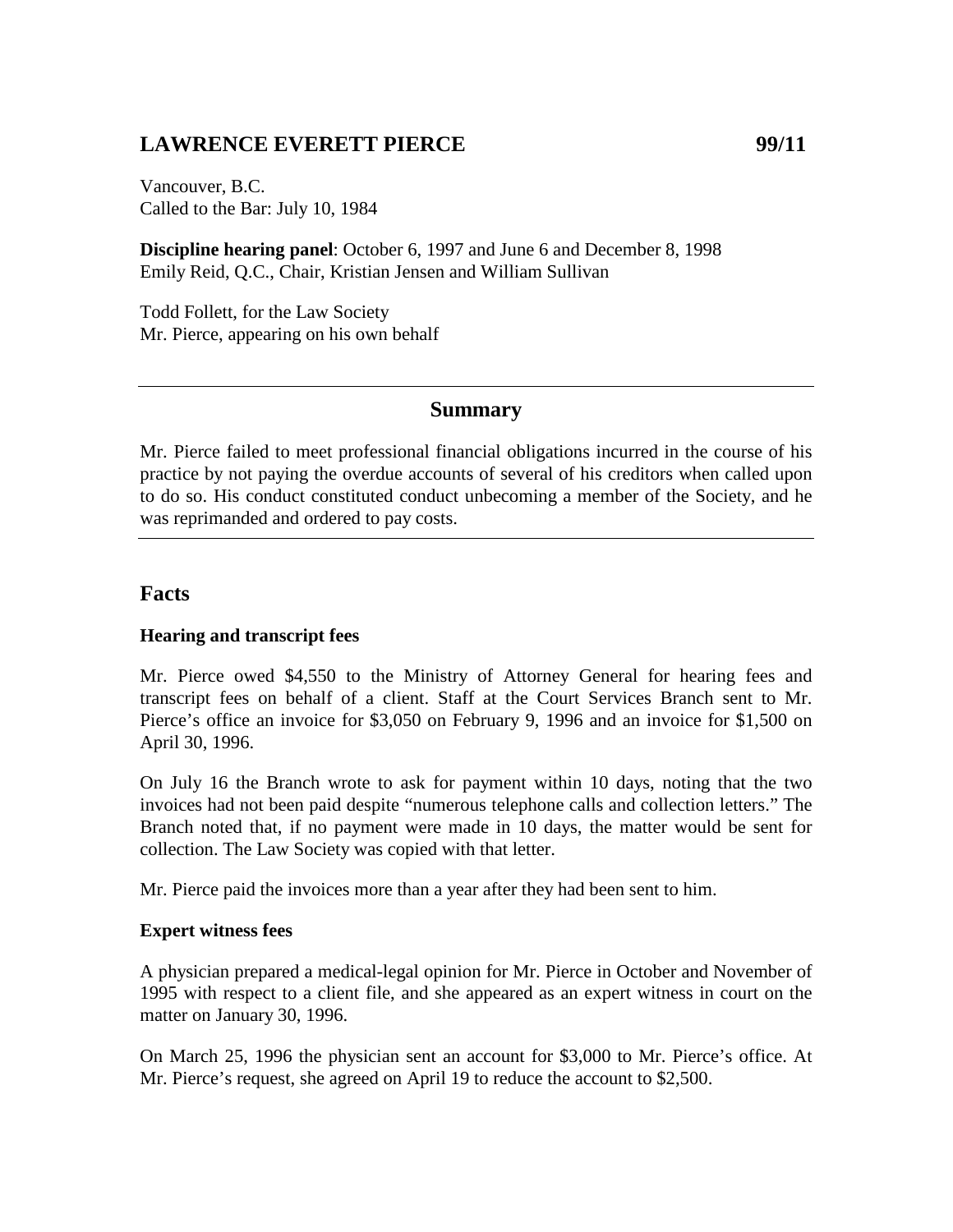On May 25 the physician wrote again to Mr. Pierce's office asking for immediate payment, noting that she would contact the Law Society if the bill was not paid by June 10. She wrote to the Law Society about the unpaid account on July 20, 1996 and commenced a Small Claims Court action on April 8, 1997.

On May 12, 1997 the physician received payment of \$2,665 from Mr. Pierce.

\* \* \*

On another matter, Mr. Pierce contracted with an expert to do a future care assessment. The expert sent an invoice for her services on August 9, 1995. About a year later, Mr. Pierce began making payments of \$500: on August 2 and September 30, 1996 and April 8, 1997.

After having written to Mr. Pierce's office twice seeking payment, the expert made a complaint to the Law Society.

Mr. Pierce paid the balance of \$943.75 to the expert on May 8, 1997.

\* \* \*

Mr. Pierce was facing serious financial difficulties at the time of these incidents, as he carried the cost of financing disbursements in his plaintiff personal injury practice, as his law firm was breaking up and as he was facing extensive matrimonial litigation.

### **Decision**

The hearing panel considered Chapter 2, Rule 2 of the *Professional Conduct Handbook*, which reads:

The lawyer has a professional duty, quite apart from any legal liability, to meet professional financial obligations incurred or assumed in the course of practice, such as agency accounts, obligations to members of the profession, fees or charges of witnesses, sheriffs, special examiners, registrars, reporters and public officials when called upon to do so.

The panel rejected Mr. Pierce's submission that Chapter 2, Rule 2 must be interpreted subjectively so as to take into account a lawyer's ability to make payments. The panel noted it was fortunate the bills were eventually paid, but it was not reasonable for lawyers' creditors to wait a year or two or to have to go to such lengths as making repeated requests for payment, complaining to the Law Society or suing in Small Claims Court.

The panel noted that there are lawyers who take cases that may not result in compensation or for which the reimbursement for disbursements depends on clients' ability to pay. Those lawyers are likely to charge contingency fees that reflect these realities.